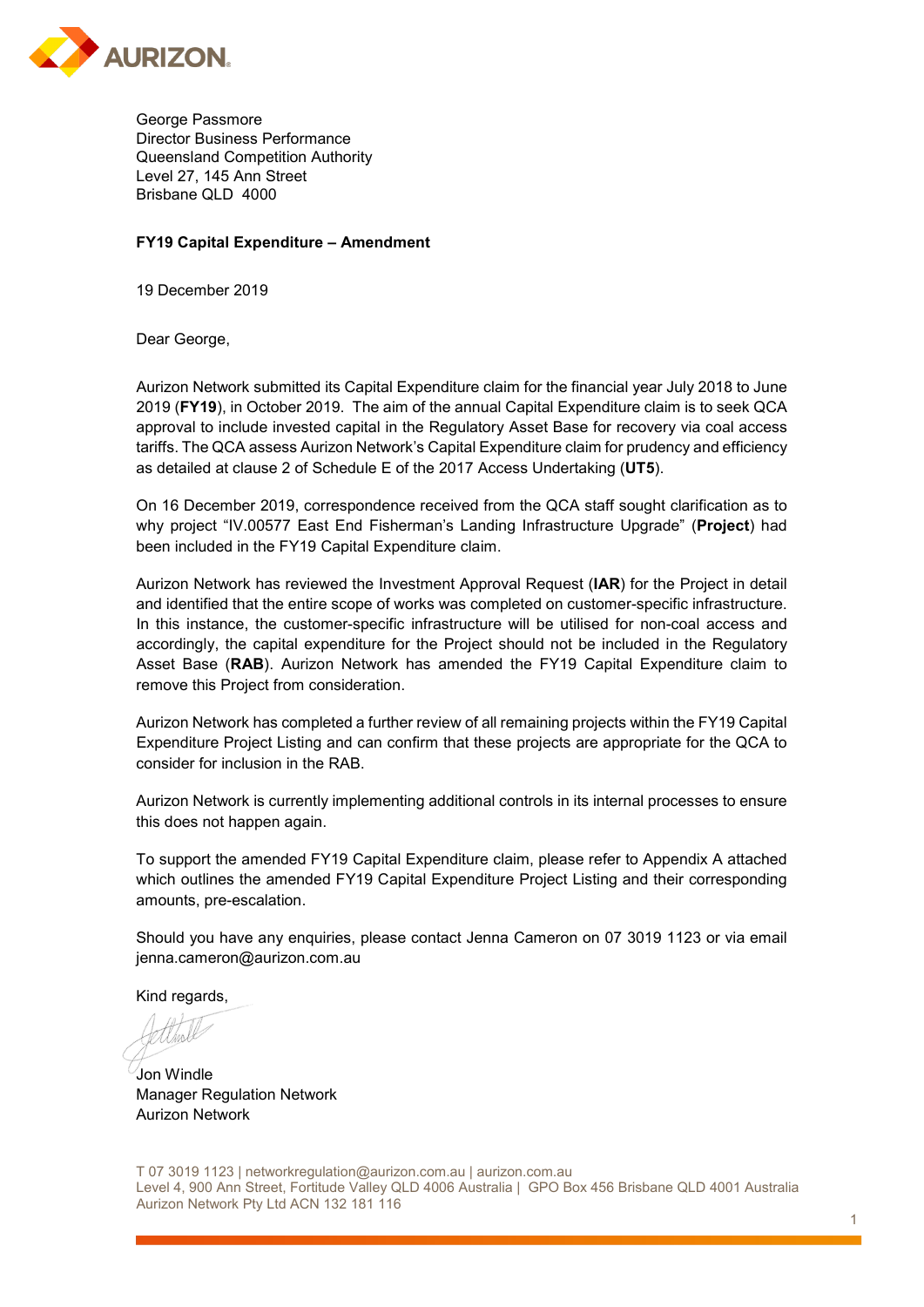|  |  |  |  |  | <b>Appendix A: Amended FY19 Capital Expenditure Project List</b> |
|--|--|--|--|--|------------------------------------------------------------------|
|--|--|--|--|--|------------------------------------------------------------------|

| <b>Project</b><br><b>Number</b> | <b>Project Name</b>               | <b>Project Type</b>    | <b>Project</b><br><b>Discipline</b> | <b>Asset Type</b>       | <b>System</b>      | <b>Claimable</b><br><b>Expenditure</b><br>(pre-escalation) |  |  |
|---------------------------------|-----------------------------------|------------------------|-------------------------------------|-------------------------|--------------------|------------------------------------------------------------|--|--|
| <b>MATERIAL PROJECTS</b>        |                                   |                        |                                     |                         |                    |                                                            |  |  |
| IV.00425                        | Rail Renewal Program Package 1    | <b>Capital Renewal</b> | Civil                               | Rail                    | <b>System Wide</b> | 26,572,373                                                 |  |  |
| IV.00446                        | Structures Renewal Package 1      | <b>Capital Renewal</b> | Civil                               | <b>Structures</b>       | <b>System Wide</b> | 15,465,451                                                 |  |  |
| IV.00476                        | Track Renewal Package 1           | <b>Capital Renewal</b> | Civil                               | Track                   | <b>System Wide</b> | 15,193,594                                                 |  |  |
| IV.00461                        | Turnout Renewal Package 1         | <b>Capital Renewal</b> | Civil                               | Turnouts                | <b>System Wide</b> | 14,053,345                                                 |  |  |
| IV.00452                        | Formation Renewal Package 1       | Capital Renewal        | Civil                               | Formation / Ballast     | System Wide        | 9,851,560                                                  |  |  |
| IV.00449                        | Bridge Ballast Renewal Package 1  | <b>Capital Renewal</b> | Civil                               | Formation / Ballast     | <b>System Wide</b> | 8,567,512                                                  |  |  |
| IV.00455                        | Control Systems Renewal Package 1 | <b>Capital Renewal</b> | Systems                             | <b>Network Controls</b> | <b>System Wide</b> | 6,875,112                                                  |  |  |
| IV.00473                        | Sleeper Renewal Package 1         | <b>Capital Renewal</b> | Civil                               | Sleepers                | <b>System Wide</b> | 6,317,874                                                  |  |  |
| IV.00458                        | Level Crossing Renewal Package 1  | <b>Capital Renewal</b> | Systems                             | Level Crossings         | <b>System Wide</b> | 4,048,374                                                  |  |  |
|                                 |                                   |                        |                                     |                         | <b>Sub total</b>   | \$106,945,194                                              |  |  |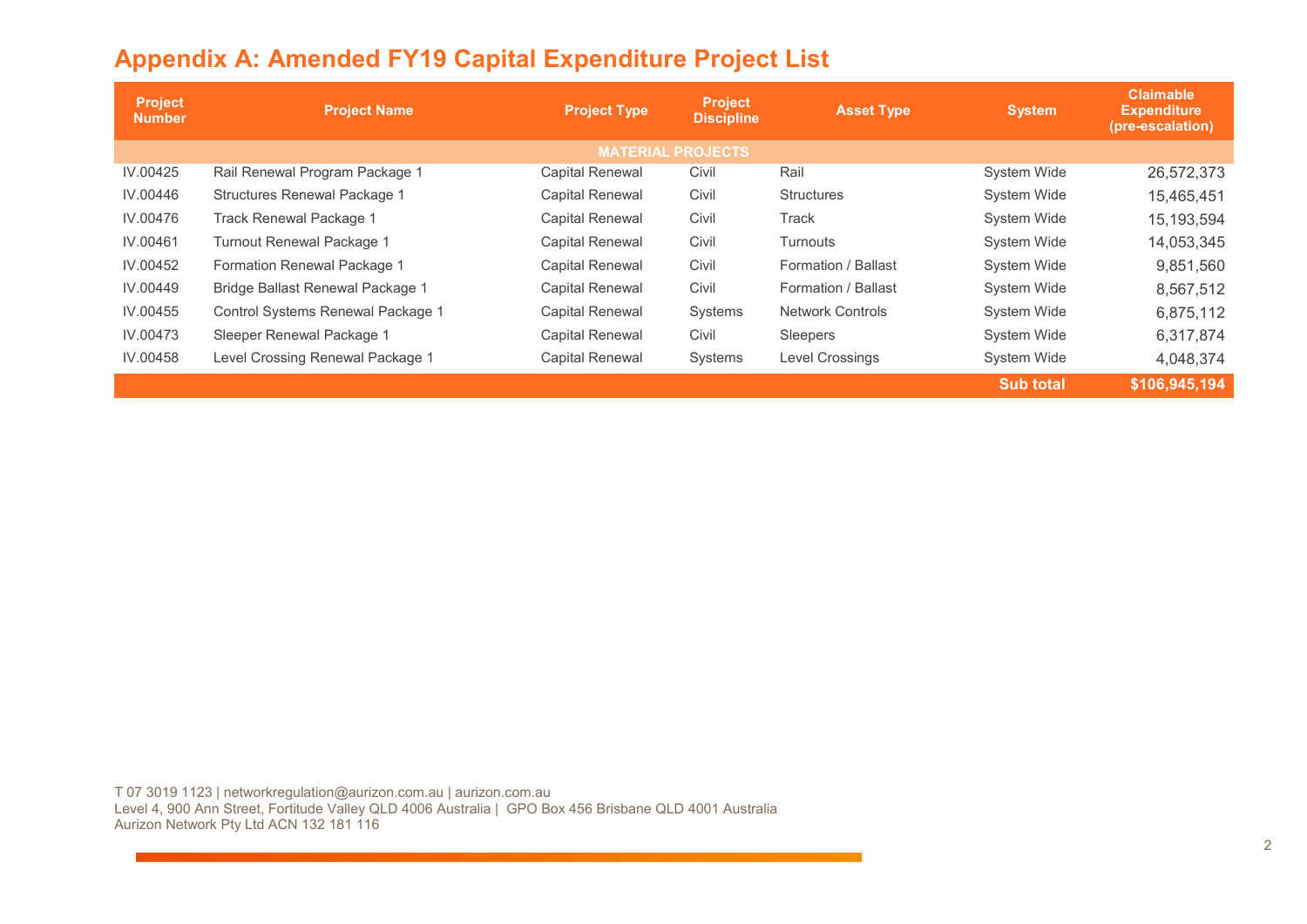| <b>Project</b><br><b>Number</b> | <b>Project Name</b>                    | <b>Project Type</b>    | <b>Project</b><br><b>Discipline</b> | <b>Asset Type</b>       | <b>System</b>      | <b>Claimable</b><br><b>Expenditure</b><br>(pre-escalation) |  |
|---------------------------------|----------------------------------------|------------------------|-------------------------------------|-------------------------|--------------------|------------------------------------------------------------|--|
| <b>OTHER PROJECTS</b>           |                                        |                        |                                     |                         |                    |                                                            |  |
| IV.00049                        | Radio System Replacement               | <b>Capital Renewal</b> | Systems                             | <b>Network Controls</b> | System Wide        | 3,609,098                                                  |  |
| IV.00437                        | Callide Infrastructure Upgrade         | Other                  | Civil                               | Track                   | Moura              | 2,298,631                                                  |  |
| IV.00555                        | FY19 Minerva Infrastructure Upgrade    | Other                  | Civil                               | Track                   | <b>Blackwater</b>  | 1,379,635                                                  |  |
| IV.00470                        | <b>Corridor Security Package 1</b>     | <b>Capital Renewal</b> | Corridor                            | <b>Corridor Access</b>  | <b>System Wide</b> | 1,381,137                                                  |  |
| IV.00399                        | 2017 Cyclone Debbie Rectification      | <b>Capital Renewal</b> | Civil                               | Various                 | System Wide        | 1,156,299                                                  |  |
| IV.00329                        | <b>Structures Renewal FY18</b>         | <b>Capital Renewal</b> | Civil                               | <b>Structures</b>       | System Wide        | 926,232                                                    |  |
| IV.00004                        | <b>Traction Fault Locator Renewal</b>  | <b>Capital Renewal</b> | Electrical                          | Electrical              | System Wide        | 881,498                                                    |  |
| IV.00376                        | FY18 Access Points                     | <b>Capital Renewal</b> | Corridor                            | <b>Corridor Access</b>  | <b>System Wide</b> | 843,497                                                    |  |
| IV.00346                        | Package 1 FY18 Control Systems Renewal | <b>Capital Renewal</b> | Systems                             | <b>Network Controls</b> | System Wide        | 815,826                                                    |  |
| IV.00503                        | Power Systems Renewal Package 1        | <b>Capital Renewal</b> | Systems                             | <b>Network Controls</b> | System Wide        | 835,307                                                    |  |
| IV.00283                        | <b>Traction SCADA System</b>           | <b>Capital Renewal</b> | Systems                             | <b>Network Controls</b> | System Wide        | 811,715                                                    |  |
| IV.00364                        | <b>Turnout Renewal FY18</b>            | <b>Capital Renewal</b> | Civil                               | Turnouts                | <b>System Wide</b> | 696,543                                                    |  |
| A.04313                         | Gauge Face Lubrication Asset Renewal   | <b>Capital Renewal</b> | Civil                               | Track                   | <b>System Wide</b> | 564,946                                                    |  |
| IV.00334                        | Bridge Ballast Renewal Program FY18    | <b>Capital Renewal</b> | Civil                               | Formation / Ballast     | System Wide        | 493,610                                                    |  |
| IV.00467                        | Access Roads Package 1                 | Capital Renewal        | Corridor                            | <b>Corridor Access</b>  | System Wide        | 478,621                                                    |  |
| IV.00321                        | Sleeper Renewal Program FY18           | <b>Capital Renewal</b> | Civil                               | Sleepers                | System Wide        | 336,966                                                    |  |
| IV.00344                        | <b>Formation Renewal FY18</b>          | <b>Capital Renewal</b> | Civil                               | Formation / Ballast     | <b>System Wide</b> | 330,989                                                    |  |
| IV.00374                        | CQ Access Roads FY18                   | <b>Capital Renewal</b> | Corridor                            | <b>Corridor Access</b>  | System Wide        | 337,699                                                    |  |
| IV.00360                        | Network Asset Mgt System Tranche 2     | <b>Capital Renewal</b> | Systems                             | Systems                 | System Wide        | 323,399                                                    |  |
| IV.00343                        | Level Crossings Renewal Program FY18   | <b>Capital Renewal</b> | Systems                             | Level Crossings         | System Wide        | 311,435                                                    |  |
| IV.00322                        | Rail Renewal FY18                      | <b>Capital Renewal</b> | Civil                               | Rail                    | System Wide        | 210,734                                                    |  |
| IV.00154                        | FY17 Autotransformer Renewal Project   | <b>Capital Renewal</b> | Electrical                          | Power Systems           | System Wide        | 185,545                                                    |  |
| IV.00145                        | Track Upgrade FY17                     | <b>Capital Renewal</b> | Civil                               | Track                   | <b>System Wide</b> | 154,769                                                    |  |
| A.01731                         | WIRP1: DINGO TO BLUFF DUPLICATION      | Growth                 | Civil                               | Track                   | <b>Blackwater</b>  | 108,391                                                    |  |
| A.04599                         | Havilah Culverts Upgrade               | Growth                 | Expansion                           | <b>Structures</b>       | <b>Newlands</b>    | 73,476                                                     |  |
| IV.00495                        | Coppabella Walkways Relocation         | Other                  | Corridor                            | <b>Corridor Access</b>  | Goonyella          | 59,417                                                     |  |